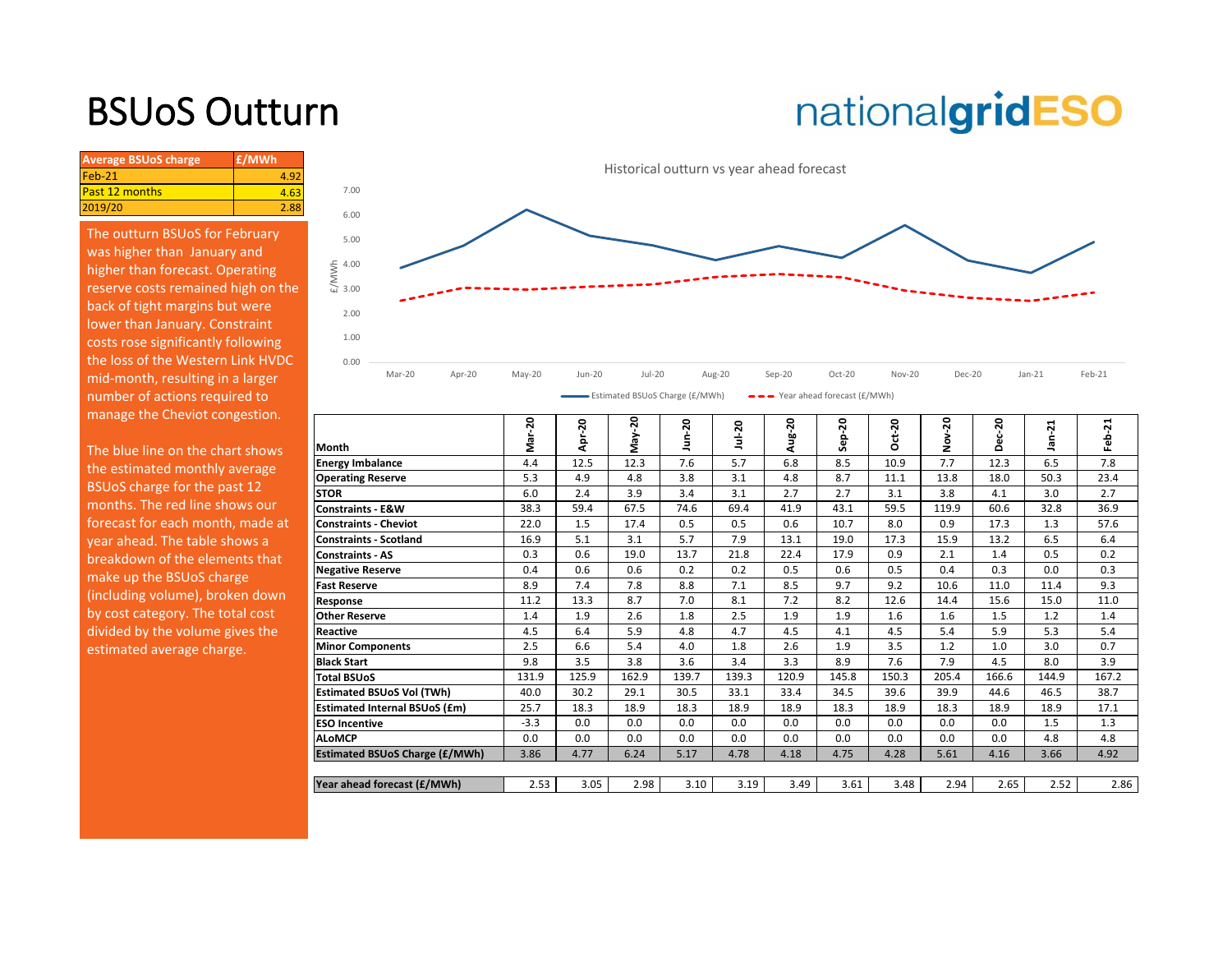### BSUoS Forecast

## nationalgridESO

| <b>Average BSUoS charge</b>                                                                                                                                                                    | £/MWh |              |  |  |  |  |  |  |  |  |
|------------------------------------------------------------------------------------------------------------------------------------------------------------------------------------------------|-------|--------------|--|--|--|--|--|--|--|--|
| $Mar-21$                                                                                                                                                                                       | 3.88  |              |  |  |  |  |  |  |  |  |
| 2020/21                                                                                                                                                                                        | 4.63  |              |  |  |  |  |  |  |  |  |
| 2021/22                                                                                                                                                                                        | 3.95  | 7.00         |  |  |  |  |  |  |  |  |
| <b>Next 12 months</b><br>3.89                                                                                                                                                                  |       |              |  |  |  |  |  |  |  |  |
| For the FY21/22 forecast we have re-costed the<br>outage plan and adjusted the constraint costs<br>accordingly. When producing a forecast of<br>constraint costs, we apply a historical wind   |       | 6.00<br>5.00 |  |  |  |  |  |  |  |  |
| profile for each month. Variations in the<br>constraint costs month on month will therefore<br>be driven by the reduction in constraint limits<br>due to outages in addition to the wind level |       |              |  |  |  |  |  |  |  |  |
| applied. As such these are indicative of where<br>costs may outturn but variations are expected<br>due to outturn wind not following a particular                                              |       |              |  |  |  |  |  |  |  |  |
| historical profile exactly. Additionally,<br>adjustments have been applied to Operating<br>Reserve, Energy Imbalance and Response costs<br>to reflect the experience of this year.             |       | 2.00<br>1.00 |  |  |  |  |  |  |  |  |
| We have added an additional line to the                                                                                                                                                        |       |              |  |  |  |  |  |  |  |  |

We have added an additional line to the forecast from Apr 21 to Mar 22 to account for the deferred BSUoS as per CMP345/350.

0.00

changing the demand base to gross demand figures for some time).

The chart shows the average monthly BSUoS forecast for the next 24 months. The grey band shows the upper and lower range of the forecast. The forecast uses a combination of [costs are adjusted in line with major changes to](https://www.nationalgrideso.com/charging/balancing-services-use-system-bsuos-charges)  the outage plan, system faults, and commissioning programmes. The other energy cost categories are forecast using a baseline of historical trends with adjustments for expected changes in system operation or balancing services markets.



24 month rolling forecast with error bands

Mar-21 Apr-21 May-21 Jun-21 Jul-21 Aug-21 Sep-21 Oct-21 Nov-21 Dec-21 Jan-22 Feb-22 Mar-22 Apr-22 May-22 Jun-22 Jul-22 Aug-22 Sep-22 Oct-22 Nov-22 Dec-22 Jan-23 Feb-23

|                                | -Estimated BSUoS Charge (£/MWh) |      |          |        |           |        |                                 |               |                        |               |        |         |       |       |          |        |            |           |         |           |            |                |        |        |  |
|--------------------------------|---------------------------------|------|----------|--------|-----------|--------|---------------------------------|---------------|------------------------|---------------|--------|---------|-------|-------|----------|--------|------------|-----------|---------|-----------|------------|----------------|--------|--------|--|
| Month                          | Mar-21                          | ដ    | ដ<br>yev | Jun-21 | $1u - 21$ | Aug-21 | $\overline{\mathbf{a}}$<br>Šep- | <b>Dct-21</b> | $\overline{a}$<br>Nov- | $c - 21$<br>å | ដ<br>â | 22<br>ė | 22    | Z     | $May-22$ | Jun-22 | $Jul - 22$ | π<br>Aug- | 22<br>숆 | $25 - 22$ | 22<br>yov- | $c - 22$<br>ஜீ | 23     | Feb-23 |  |
| <b>Energy Imbalance</b>        | 5.9                             | 7.5  | 9.9      | 10.2   | 11.3      | 10.7   | 12.0                            | 13.4          | 12.8                   | 13.2          | 13.9   | 14.6    | 0.8   | 5.5   | 7.9      | 8.2    | 9.3        | 8.7       | 10.1    | 11.3      | 10.9       | 11.1           | 11.9   | 12.8   |  |
| <b>Operating Reserve</b>       | 26.0                            | 15.3 | 12.0     | 10.8   | 11.0      | 11.2   | 14.1                            | 16.4          | 16.1                   | 18.9          | 21.1   | 20.9    | 18.2  | 15.3  | 12.0     | 10.8   | 11.0       | 11.2      | 14.1    | 16.4      | 16.1       | 18.9           | 21.1   | 20.9   |  |
| STOR                           | 4.9                             | 5.2  | 5.6      | 5.4    | 6.0       | 5.8    | 6.3                             | 6.2           | 7.4                    | 7.5           | 7.6    | 6.5     | 7.4   | 5.2   | 5.6      | 5.4    | 6.0        | 5.8       | 6.3     | 6.2       | 7.4        | 7.5            | 7.6    | 6.5    |  |
| Constraints                    | 62.0                            | 32.5 | 40.1     | 44.8   | 37.1      | 49.0   | 58.7                            | 88.5          | 97.2                   | 83.1          | 57.4   | 113.7   | 117.4 | 38.9  | 39.5     | 39.2   | 40.5       | 49.5      | 53.1    | 56.0      | 52.6       | 46.5           | 39.8   | 45.3   |  |
| <b>Negative Reserve</b>        | 0.2                             | 0.4  | 0.9      | 1.6    | 1.8       | 1.7    | 1.8                             | 1.2           | 0.5                    | 0.5           | 0.6    | 0.1     | 0.2   | 0.4   | 0.9      | 1.6    | 1.8        | 1.7       | 1.8     | 1.2       | 0.5        | 0.5            | 0.6    | 0.1    |  |
| Fast Reserve                   | 9.2                             | 9.0  | 9.0      | 8.8    | 9.1       | 9.6    | 8.8                             | 9.1           | 9.4                    | 10.0          | 10.3   | 8.7     | 9.7   | 9.0   | 9.0      | 8.8    | 9.1        | 9.6       | 8.8     | 9.1       | 9.4        | 10.0           | 10.3   | 8.7    |  |
| Response                       | 12.3                            | 13.8 | 14.6     | 13.9   | 14.6      | 15.1   | 13.3                            | 13.3          | 13.1                   | 13.3          | 13.1   | 12.3    | 13.4  | 11.8  | 12.6     | 11.9   | 12.6       | 13.1      | 11.3    | 11.2      | 11.2       | 11.3           | 11.1   | 10.5   |  |
| <b>Other Reserve</b>           | 1.0                             | 1.1  | 0.9      | 1.0    | 1.2       | 1.3    | 1.0                             | 0.9           | 0.9                    | 0.9           | 0.9    | 0.9     | 1.0   | 1.1   | 0.9      | 1.0    | 1.2        | 1.3       | 1.0     | 0.9       | 0.9        | 0.9            | 0.9    | 0.9    |  |
| Reactive                       | 5.9                             | 6.7  | 7.5      | 7.0    | 6.9       | 6.8    | 6.6                             | 6.7           | 6.5                    | 7.1           | 7.0    | 5.7     | 6.1   | 6.7   | 7.5      | 7.0    | 6.9        | 6.8       | 6.6     | 6.7       | 6.5        | 7.1            | 7.0    | 5.7    |  |
| <b>Minor Components</b>        | 0.7                             | 3.0  | 3.0      | 2.6    | 2.6       | 1.5    | $1.1$                           | 2.1           | 0.6                    | 1.0           | $-0.6$ | 2.3     | 0.3   | 3.0   | 3.0      | 2.6    | 2.6        | 1.5       | 1.1     | 2.1       | 0.6        | 1.0            | $-0.6$ | 2.3    |  |
| Black Start                    | 3.8                             | 3.8  | 3.8      | 3.8    | 3.8       | 3.8    | 3.8                             | 3.8           | 3.8                    | 3.8           | 3.8    | 3.8     | 3.8   | 3.8   | 3.9      | 3.9    | 3.9        | 3.9       | 3.9     | 3.9       | 3.9        | 3.9            | 3.9    | 3.9    |  |
| <b>Total BSUoS</b>             | 132.0                           | 98.3 | 107.1    | 110.0  | 105.3     | 116.6  | 127.5                           | 161.6         | 168.4                  | 159.2         | 135.3  | 189.6   | 178.5 | 100.8 | 102.5    | 100.5  | 104.7      | 113.0     | 118.0   | 125.0     | 119.9      | 118.6          | 113.7  | 117.6  |  |
| Esitmated BSUoS Vol (TWh)      | 40.5                            | 40.0 | 37.9     | 35.7   | 36.4      | 36.7   | 38.2                            | 40.7          | 48.8                   | 49.7          | 53.7   | 44.7    | 46.0  | 40.0  | 37.9     | 35.7   | 36.4       | 36.7      | 38.2    | 40.7      | 48.8       | 49.7           | 53.7   | 44.7   |  |
| Estimated Internal BSUoS (£m)  | 18.9                            | 23.3 | 24.0     | 23.3   | 24.0      | 24.0   | 23.3                            | 24.0          | 23.3                   | 24.0          | 24.0   | 21.7    | 24.0  | 23.3  | 24.0     | 23.3   | 24.0       | 24.0      | 23.3    | 24.0      | 23.3       | 24.0           | 24.0   | 21.7   |  |
| ESO Incentive                  | 1.5                             | 1.0  | 1.0      | 1.0    | 1.0       | 1.0    | 1.0                             | 1.0           | 1.0                    | 1.0           | 1.0    | 0.9     | 1.0   | 1.0   | 1.0      | 1.0    | 1.0        | 1.0       | 1.0     | 1.0       | 1.0        | 1.0            | 1.0    | 0.9    |  |
| ALoMCP                         | 4.8                             | 4.8  | 4.8      | 4.8    | 4.8       | 4.8    | 4.8                             | 4.8           | 4.8                    | 4.8           | 4.8    | 4.8     | 4.8   | 4.8   | 4.8      | 4.8    | 0.0        | 0.0       | 0.0     | 0.0       | 0.0        | 0.0            | 0.0    | 0.0    |  |
| CMP345/350 Deferred Costs      |                                 | 1.7  | 1.8      | 1.7    | 1.8       | 1.8    | 1.7                             | 1.8           | 1.7                    | 1.8           | 1.8    | 1.6     | 1.8   |       |          |        |            |           |         |           |            |                |        |        |  |
| Estimated BSUoS Charge (£/MWh) | 3.88                            | 3.22 | 3.67     | 3.95   | 3.76      | 4.04   | 4.15                            | 4.74          | 4.09                   | 3.84          | 3.11   | 4.89    | 4.57  | 3.24  | 3.50     | 3.63   | 3.56       | 3.76      | 3.73    | 3.68      | 2.96       | 2.89           | 2.58   | 3.14   |  |
|                                |                                 |      |          |        |           |        |                                 |               |                        |               |        |         |       |       |          |        |            |           |         |           |            |                |        |        |  |

| High Error Band (£/MWh) | 3.89 3.56 4.40 4.83 4.93 5.16 5.22 5.87 5.25 5.05 4.40 6.26 5.94 4.63 4.90 5.04 4.98 5.15 5.09 5.02 4.40 4.39 4.20   |  |  |  |  |  |  |  |  |  |  |  |  |
|-------------------------|----------------------------------------------------------------------------------------------------------------------|--|--|--|--|--|--|--|--|--|--|--|--|
| Low Error Band (£/MWh)  | 1 3.87 2.89 2.93 3.07 2.59 2.92 3.07 3.62 2.92 2.63 1.82 3.53 3.19 1.85 2.10 2.22 2.15 2.37 2.36 2.34 1.52 1.39 0.96 |  |  |  |  |  |  |  |  |  |  |  |  |